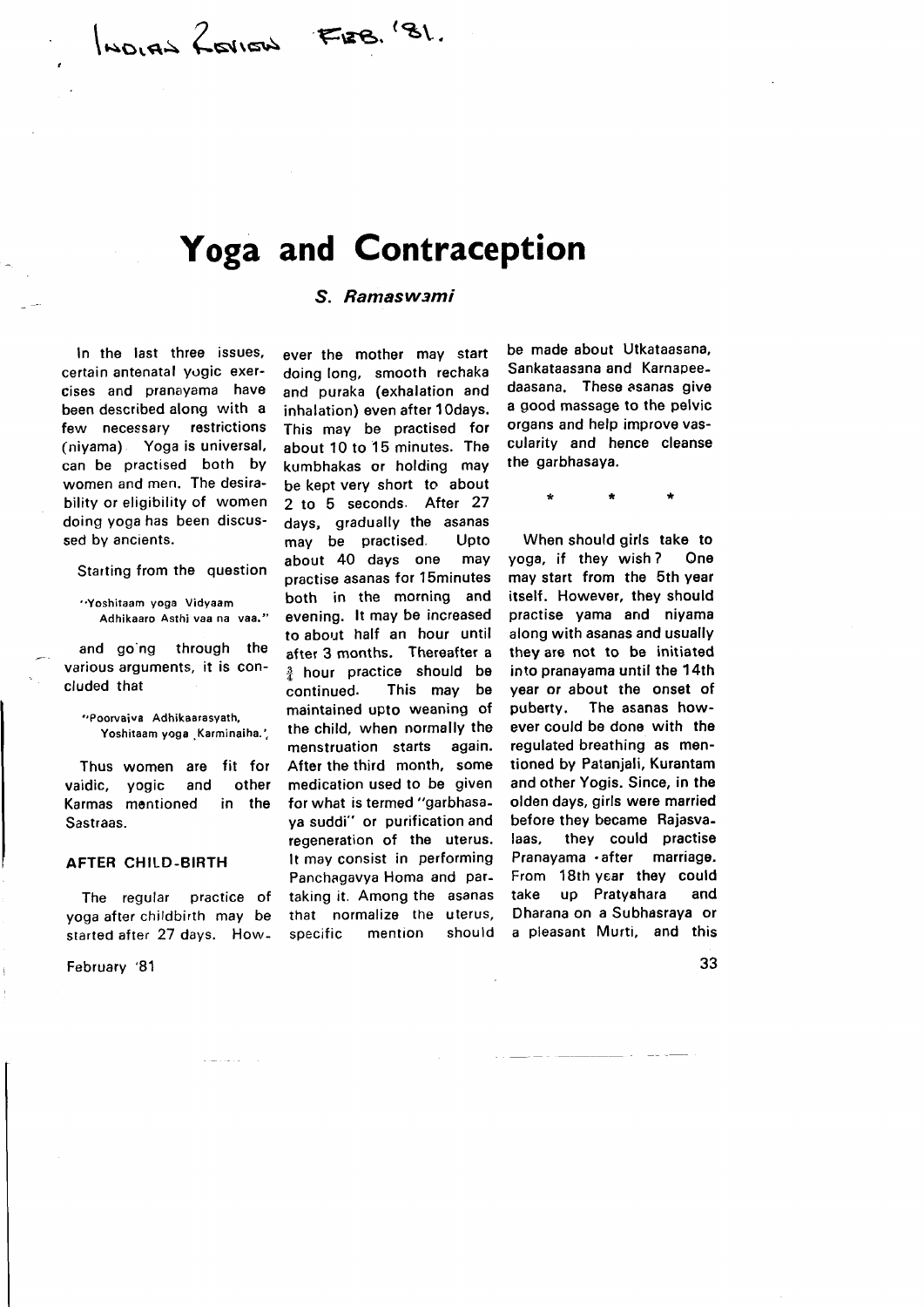may be continued during the child bearing years, until the 45th year or about reaching the stage of menopause. Then those that are inclined to become Brahmavadins or those spiritually inclined may work on the other two angas of Dhyana and Samadhi, under a proper guru. Or else they may continue with their daily puja culminating in Dharana. All the other angas may be observed and practised regularly.

 $\star$ 

In a seminar organized by a voluntary organization on family planning, someone remarked in jest that since yoga is mentioned these days as a cure all, why not yoga for family planning? lt may be mentioned that yogis have studied this subject in some depth and have recommended yogaasanas that would act as contraceptive for women. However, these are very difficult postures which need to be practised from early age. Unless yoga is taught at a young age, its benefits including the one under consideratfBfi<sup>T</sup>\bill<sup>a</sup> Aave a limited applielitoli. <sup>e</sup>Pilie<sup>C</sup>die0re 'of yoga<br>Asiring avamplug sysket <sup>o</sup>pply  $\alpha$ ngen af Ys $\alpha$ gulsnowe baryed. befolkhey benung Religions **Eagle in Hifthe Yeahve . FRS!** v9BBIHAfDe of thysical sphy. From OBH3VEd<sup>1</sup> thaksi88188 **:Refital afibit<br>S9g&<sup>v</sup>Nafile**<br>Sint bas

 $34$ 

tion for contraception is given in a capsule.

"Paasaasanam Yoganidra Garbhapindancha Bhadrakam. Matrsyendra Aasanamityete Sarvagarbha Nirodhakaha." "Bahihkumbhaka yukthirhi Praanayamaischa Samyuthayaaha. Dhridaihi Tribandanaircha

Bhaveyuhu yadi Nithyasaha."

Paasaasanam (Noose posture), Yoganidra (Yogic reclining posture), Garbhapinda (foetus posture), Bhadraasana, Matsyendra-when these are mastered and practised, conception will be prevented.

Further Praanaayama should be practised with emphasis on Bahy,kumbhaka, along with the three Bandhas, namely Jalandara, Moola and Uddiyana regularly.

It could be seen that these powerful asanas which work on the pelvic organs, providing the right, controlled pressure and twisting or squeezing of the uterus. aided by the Bandhas in Bahyakumbhaka should prevent, if properly done, embedding of the fertilized ovum on the uterine walls.

## PAASAASANA

etiall. Hom<sup>10</sup> Samasthithi.<br>Billin Consisting Reno William<br>Reep the Shin Jocked: United S ing laise 6 drie arweigen.<br>ing laise both armou A-lienned<br>ing laise both armou A-lienned<br>ing laise 6 drie arweigen. .2tratu enli əsiləmon tərif<br>**ward. I Then on the .next t**<br>bluoda : nonnəm : oli:09qs

exhalation, pressing the feet. slowly twist to the right side. Stay for a few breaths. Then exhale again slowly, and deeply, lower the trunk, bending the knees, as in Utkataasana, except that the trunk is at right angles to the legs. In this position, exhale completely, draw rectum and lower abdomen and place the armpit on the outer side of the right thigh, just below the knee. Then on the next exhalation stretch the left arm and turn it around the right thigh. Then bend the elbow to take the forearm backward so that the left hand is near the left hip.

Take a breath and maintain balance. On the next exhalation turn the right arm from the shoulder in the opposite direction behind the back and meet the hand. And keep the fingers interlocked. Stay for a few breaths.

Then breathe in and exhale completely, drawing the lcw abdomen again and twisting a little more, holding the left wrist with the right hand. Turn and look over the right shoulder. Stay for a few breaths raising the pelvic diaphragm on each exhalstion. The inhalation will be short but the exhalation will be long and smooth. On every qxhalation tighten the grip feeling greater preasure on the palvic region and  $a_{\rm b}$  mild,

The Indian Review<sup>q</sup>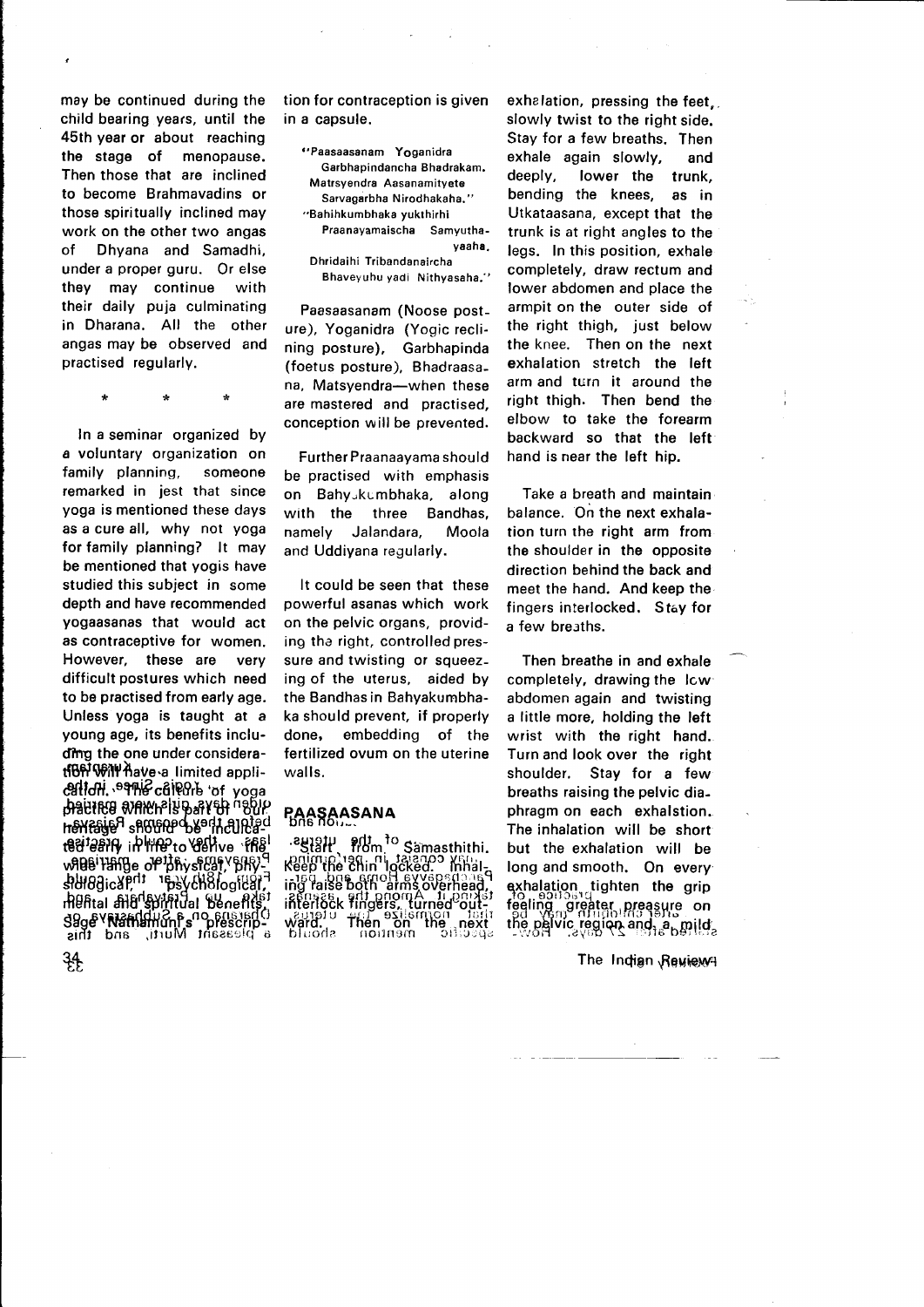twist in those organs. (Refer sketch 1). After a few breaths return to Samasthithi on inhalation.

Repeat on the other side as well.

Some of the asanas that prepare one to do Pasasana are utkataasana, Ardhama. byandrasaana, Parsvathangi in Tadaasana Paarsvottasana Marichasana, etc. Long, smooth exhalation also would help in attaining the posture.

#### YOGA NIDRA

This asana affords tremendous pressure being applied around the pelvis. lt may be done lying down. Asanas that normally help in doing 'this are Paschimottanasana, Upavishtakonasana, Kurmaasana, Karmapeedasana and long and smooth exahalation. Ekapada and Dwipada sirshaasana also will be helpful.

Start with Samasthithi, then Uttanasaana on exhalation. Then holding the breath jump back to Chaturangadandasana. Then exhale hold the breath, jump forward to Dandasana. Lie back on inhalation.

Then deeply exhaling, draw both-legs overhead, bending the knees.

Exhaling draw the left leg behind the left shoulder.

February '81



Stay for a fcw breaths.

On the next exhalation, draw the right leg futther up and slip it behind the right shoulder so that both the ankles are placed one on the other supporting the back. In this position the entire back will be supported by Stretch the neck and try to

the legs and ankles forming the base like a bed and the back on it.

Now slowly stretch the spine on exhalation, take the arms around the thighs and clasp the right wrist with the left hand behind the back.

35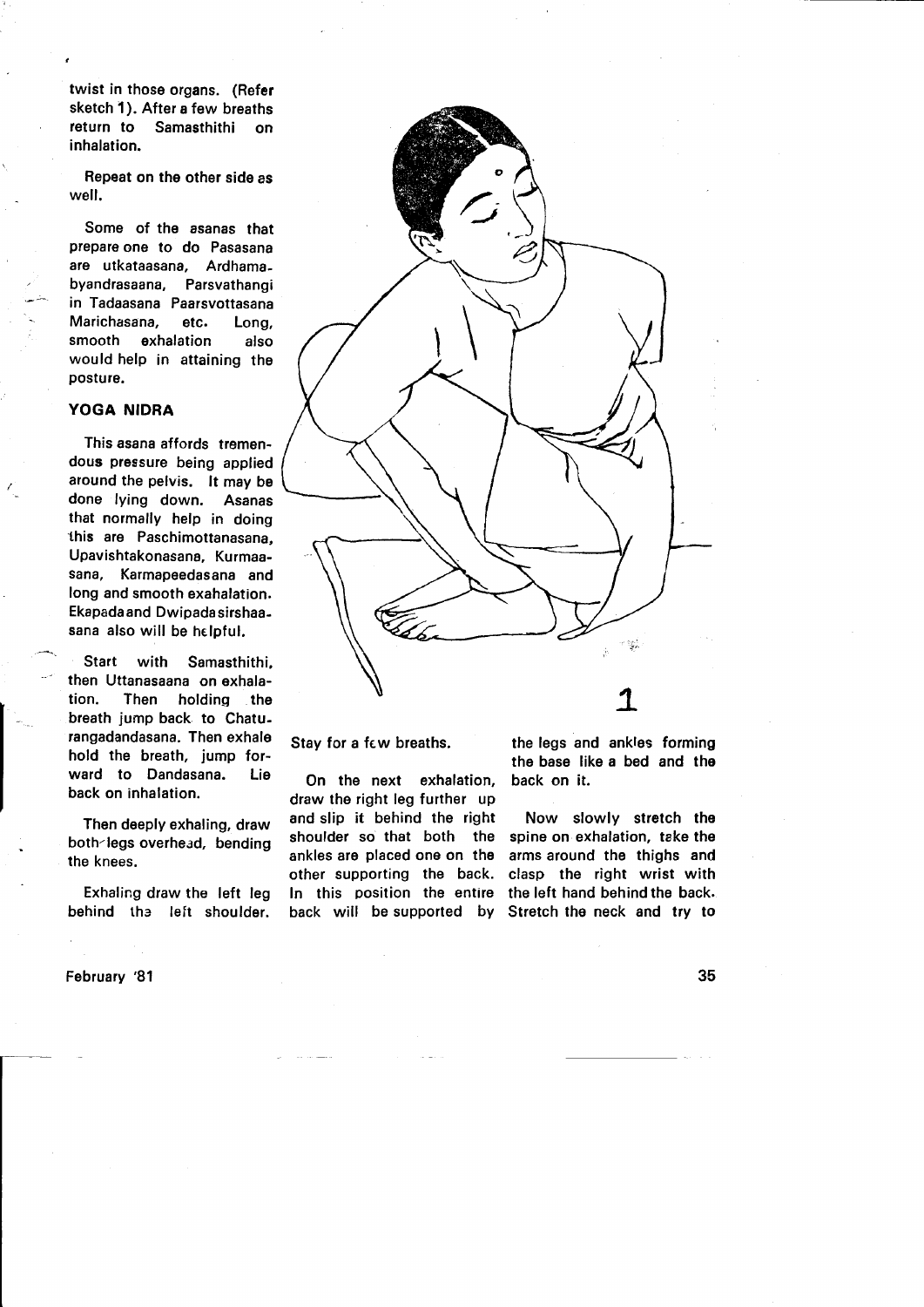

extremities, and lean forward and hold the back of the head with the palms,on deep exhalation. As you exhale again, tighten the grip, straighten the spine and draw the thighs close to the pelvis. Stay for a few breaths, made up of short inhalatlons and long deep exhalations. Refer to sketch (3). The upright side view is given in sketch (4).

straighten the spine. Refer to the sketch (2).

There is a peculiar, tremendous stretcing of the pelvic musuto fanal suppurts and also pressure. This, along with Dwipaada Sirshasana may be practised for sometime by those who are habitual abortors and may be discontinued when it may help in pregnancy. So long as these asanas are continued to be practised regularly, they act as contraceptives.

It is a great help, according to ancient wisdom, in preventing lung disease as consumption; flatulance, and other abdominal diseases of spleen, liver, stomach, etc. lt helps to strengthen Swadhishtana, Brahmaguha Cha Kras for longivity. lt controls apanavayu and hence the pelvic organs get strengthened.

#### GARBHAPINDAASANA

This asana resembles a foetus. lt is comparatively easy to follow.

February '81,



The procedure is the same up to Padmaasana. Then slowly exhale, lean forward and insert the hands-relaxing the shoulders-between the thigh and ca<sub>lf</sub> muscles until the elbows ara through, Press the buttocks ahd anchoring the coccyx raise the lower

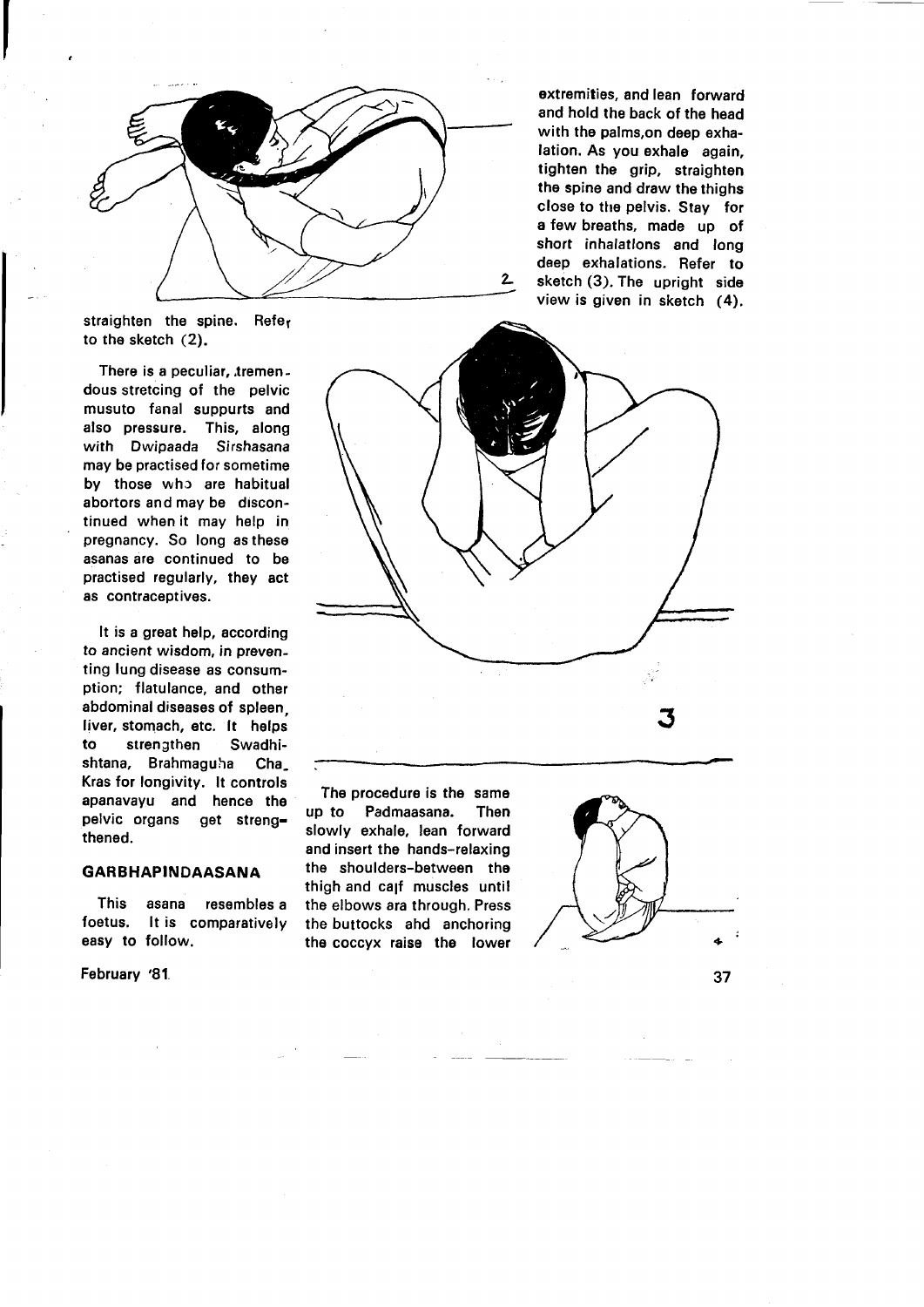Stay in this posture for a few breaths. Loosen the lock. Repeat with legs crossed, but changing the order of bending the legs for Padmaasana.

side of the navel. Stay for a chest, towards the body so that it is the process.

sana. Now exhale, place the up to the chest, pressing the right leg on top of the left left knee up towards the thigh, the heel pressing the body so that it is up to the breath. draw the left knee up heel against the abdomen in pressing the righ On the next exhalation, slowly place the left foot outside the right



From Garbhapindaasana, one may lie back to do Uttaa' nakumaarasana as shown in sketch (5). These asanas provide a great amount of pressure on the pelvic organs.

#### MATSYENDRAASANA

Among the lforemost of Hathayogis of the Natha sampradaya, Matsyendranatha is considered the king among thern as his name indicates. The asana named after him is a masterpiece of yogasana showing the grace, poise, and strength of yoga and it has great therapeutic values.

Asanas that help to prepare one for doing this asana are ardhamatsyendrasana, Parivritha Parsvakonasana, Pasasana, Marichaasana, and long Rechaka and Uddiyanabandha.

Start from Samasthithi and proceed to do Dandaaknee. beside the right thigh, Stay for a few exhalations. Then on the next deep

exhalation, anchoring the coccyx, twist the spine and turn the trunk towards left side, so that the right armpit is outside the right knee



The lndian Review

38